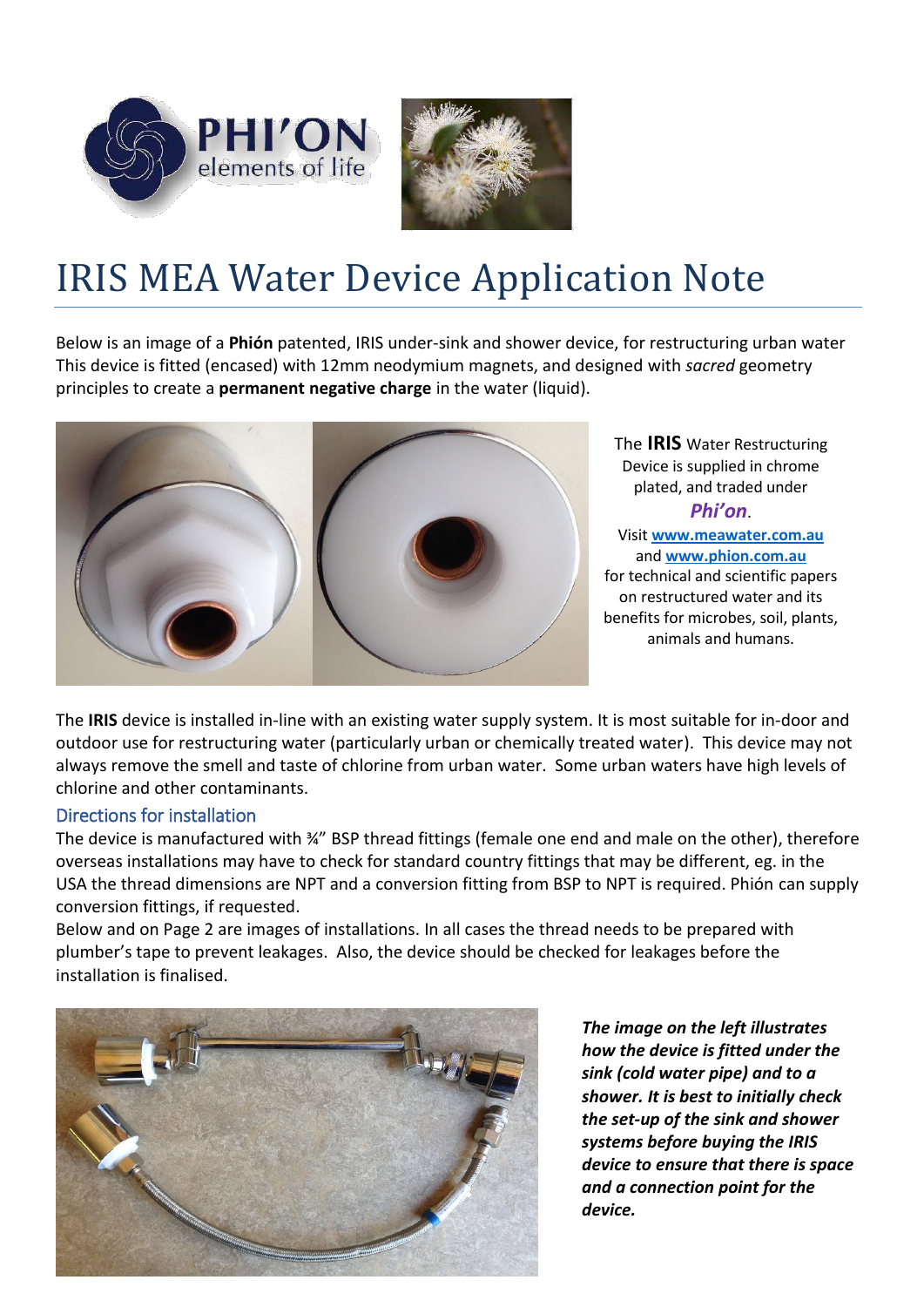



*The images to the left show the IRIS device attached to a tap (either inside or outside taps). The attachment components can be acquired in a one piece set from hardware stores, and has a shower head attached to one end.* 



*The image to the left shows the IRIS attached to a hose component set that can be acquired from hardware stores. This component provides portability to the device for use in a camping or caravan situation, and connection to a tap (the top component is screwed onto the tap). A shower unit is secured to the other end, and it can also be used as a spray for watering plants, or as a hose for cleaning surfaces.* 



*The IRIS unit can be attached to a sprinkler unit. Larger sprinkler may require a connector for conversion from a 1" thread on the sprinkler to the ¾" thread on the unit.*

This device will potentially improve the quality of urban and other waters and potentate the uptake of nutrients and minerals in liquids when used on a garden tap or sprinkler. For example, trials with this device produced the following results:

- Pathogenic microbes (eg. E. coli) are eliminated from tank, creek or waste (grey) waters.
- The smell and taste of chemicals in water and minerals in hard water are reduced or eliminated, depending on concentrations.
- Restructured water from the under-sink installation has also been demonstrated to increase flavours in black and green teas, herbal teas, coffee, and where it is used in preservatives, fermentations, and slow cooking of meats and vegetables.